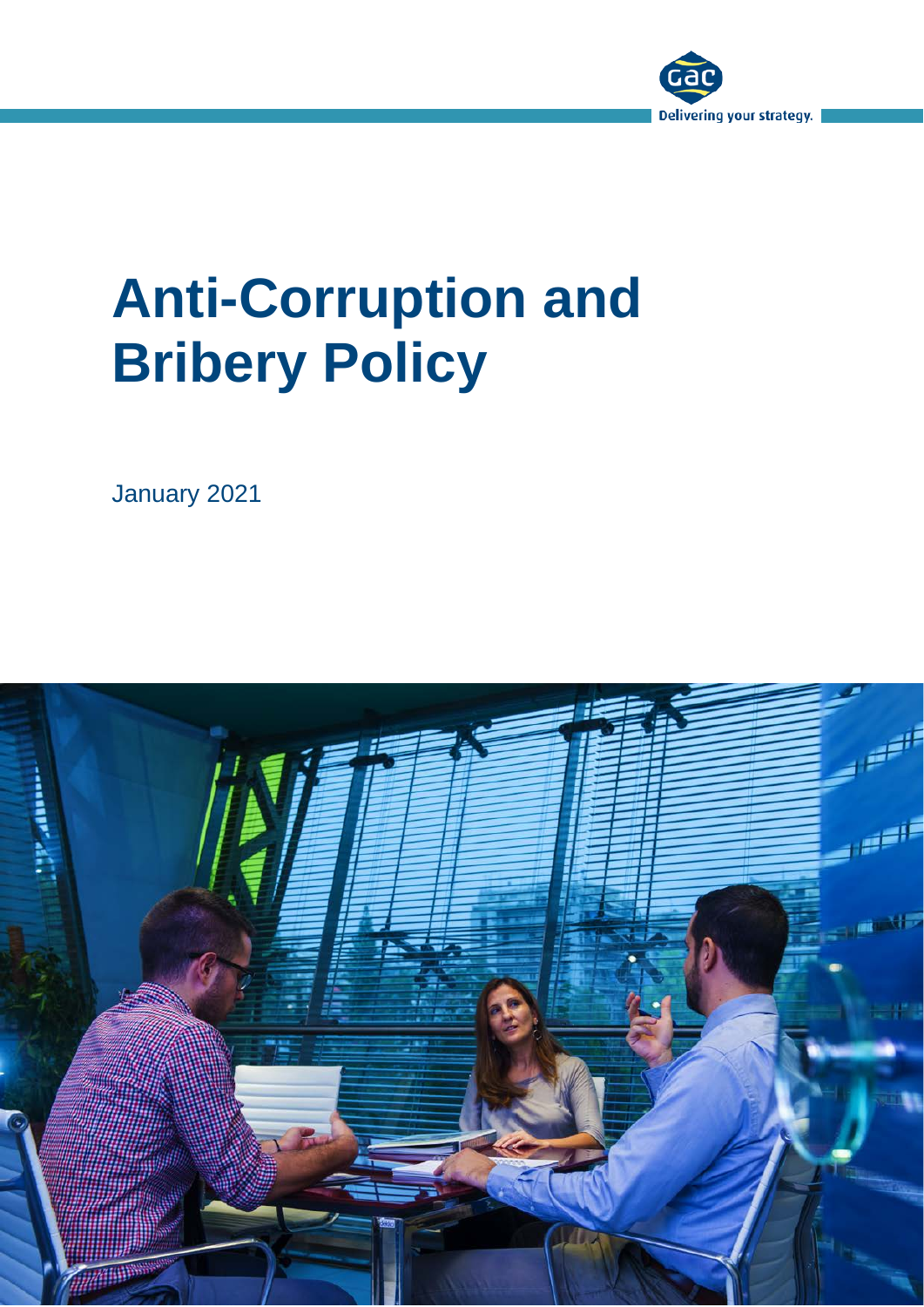



# **1. POLICY STATEMENT**

GAC Group **(GAC)** has a zero-tolerance approach to bribery and corruption.

GAC is committed to complying with all applicable anti-corruption laws and conducting global business fairly, ethically and with integrity. GAC upholds all laws relevant to countering bribery and corruption in all jurisdictions within which GAC operates.

A breach of these laws is a serious offence which can result not only in fines to a specific company and its employees, but also cause irreparable reputational damage to GAC as a whole.

# **2. WHO IS COVERED BY THE POLICY?**

All individuals working at all levels within GAC including senior managers, officers, directors, employees (whether permanent, fixed-term or temporary), consultants, contractors, trainees, seconded staff, casual workers and agency staff, volunteers, interns, agents, sponsors or any other person associated with GAC or any of GAC's subsidiaries or their employees wherever located (collectively referred to as **employees** in this policy).

In this policy, third party means any individual or organization you come into contact with during the course of your work for GAC including actual and potential clients, customers, suppliers, distributors, business contacts, agents, advisers, government and public bodies including their advisors, representatives and officials, politicians and political parties.

# **3. WHAT IS BRIBERY?**

A bribe is an inducement or reward offered, promised or provided in order to gain any commercial, contractual, regulatory or personal advantage.

# **4. WHAT IS NOT ACCEPTABLE?**

You **must never** give, promise to give or offer a payment, gift or hospitality with the expectation or intention to obtain an improper business advantage or to reward a business advantage already given.

#### **Government Officials**

You **must never** give, promise to give or offer a payment, gift or hospitality to a government official, agent or representative to "facilitate" or expedite a routine procedure.

#### **Third Parties**

You **must never** accept

- a payment from a third party that you know or suspect is offered with the expectation that it will obtain a business advantage for them
- a gift or hospitality from a third party if you know or suspect that it is offered or provided with an expectation that a business advantage will be provided by GAC in return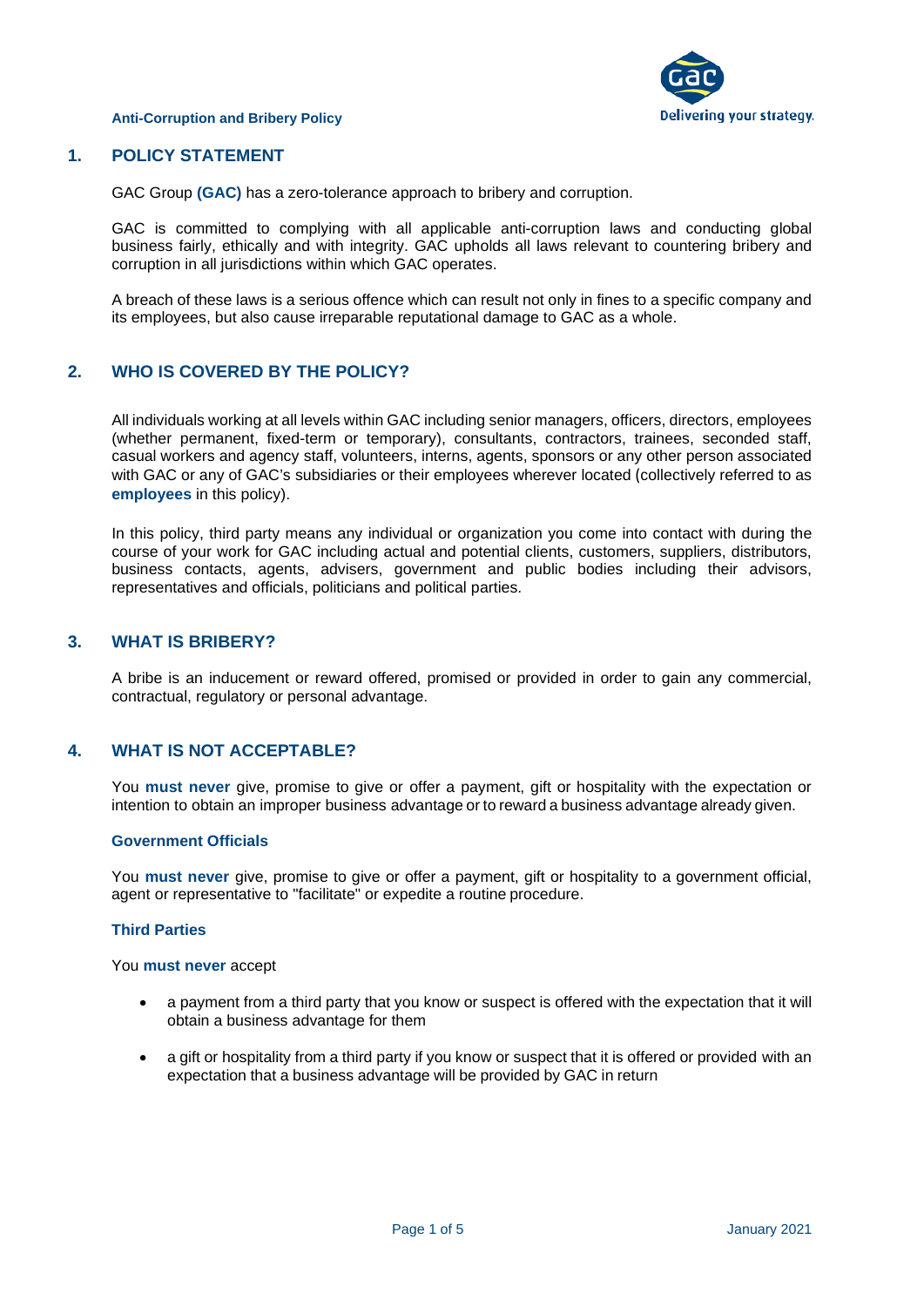

# **5. GIFTS AND HOSPITALITY**

The practice of giving business gifts varies between countries and regions and what may be normal and acceptable in one region may not be in another.

The test to be applied is whether in all the circumstances the gift or hospitality is **reasonable**and **justifiable**.The **intention**behind the gift should always be considered.

Gifts and hospitality must never be offered or provided with the purpose of attempting to improperly influence business conduct.

#### **When are Gifts Permitted?**

The giving or receipt of gifts is not prohibited if the following requirements are met:

• **Intention**

It is not made with the intention of influencing a third party to obtain or retain business or a business advantage or to reward the provision or retention of business or a business advantage, or in explicit or implicit exchange for favours or benefits

- **Local Law** The gift complies with local law
- **Name** The gift is given in GAC's name and not in the employee's name
- **No Cash** It does not include cash or a cash equivalent (such as gift certificates or vouchers)
- **Appropriateness** The gift is of an appropriate type and value given at an appropriate time e.g. in some countries it is customary for small gifts to be given at the time of religious holidays
- **Transparent** The gift is given openly and not in secret

**6. FACILITATION PAYMENTS AND KICKBACKS**

Facilitation payments are characteristically small unofficial payments made to secure or expedite a routine government action by a government official.

**"Kickbacks"** are typically payments made in return for a business favour or advantage.

All workers must avoid any activity that might lead to or suggest that a facilitation payment or kickback will be made or accepted by GAC. Such facilitation payments or kickbacks of any kind are prohibited under this policy.

In the event you are asked to make such a payment on GAC's behalf, you should always be mindful of what the payment is for and whether the amount requested is proportionate to the goods or services provided.

A receipt detailing the reason for the payment should be requested and if you have any suspicions, concerns or queries regarding a payment this should be raised immediately to your line manager.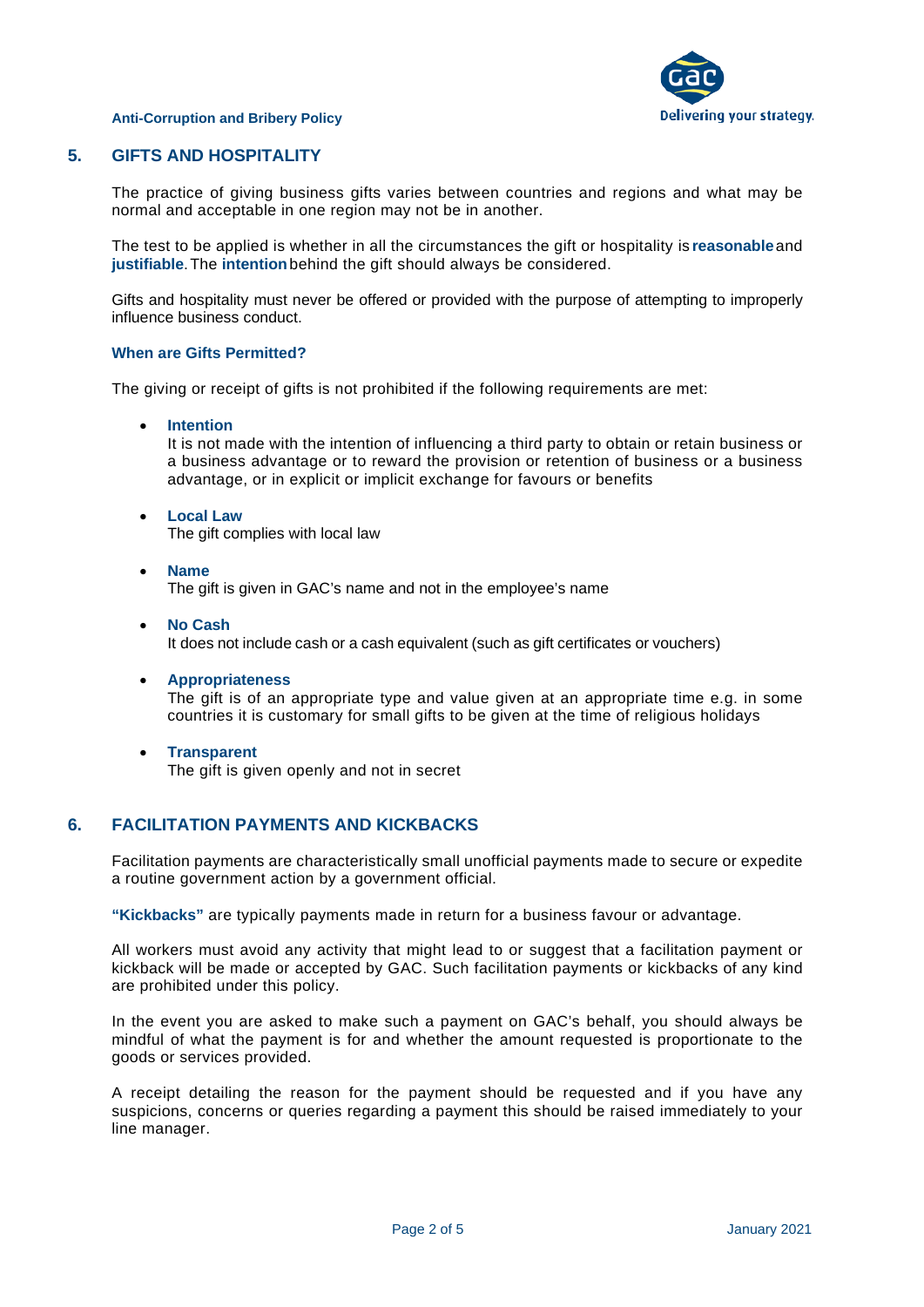

# **7. DONATIONS**

#### **Political**

Political donations to government officials and/or parties present a risk for bribery and are prohibited under this policy.

#### **Charitable Donations**

Any charitable donations must be legal and ethical under local laws and practices. No donation may be offered or made without the prior approval of your line manager.

### **8. RECORD-KEEPING**

Accurate financial records and accounts must be retained. In addition, appropriate internal controls must be in place evidencing the business reason for making such payments to third parties.

All expense claims relating to hospitality, gifts or expenses incurred to third parties must be submitted in accordance with applicable expense policy. The expense policy should request that the reason for the expenditure be included when making a claim.

All accounts, invoices, memoranda, records and other documents relating to dealings with third parties, such as clients, suppliers and business contacts, should be prepared and maintained with strict accuracy and in totality. No accounts may be kept "off-book" to facilitate or conceal improper payments.

# **9. YOUR RESPONSIBILITES**

The prevention, detection and reporting of bribery and other forms of corruption are the responsibility of all those working for or on behalf of GAC.

All workers are required to avoid any activity that might lead to or suggest a breach of this policy. Any employee who breaches this policy will face disciplinary action which could result in dismissal for gross misconduct.

**You must** notify your line manager as soon as possible if you believe or suspect that a conflict with this policy has occurred or may occur in the future.

# **10. HOW TO RAISE A CONCERN**

You are encouraged to raise concerns about any issue or suspicion of malpractice at the earliest possible stage.

If you are unsure whether a particular act constitutes bribery or corruption such concerns should be raised with your line manager.

In the event you believe your line manager will not deal with any issue appropriately, you should report your concern to the GAC Compliance Team via email at [groupcompliance@gac.com.](mailto:groupcompliance@gac.com)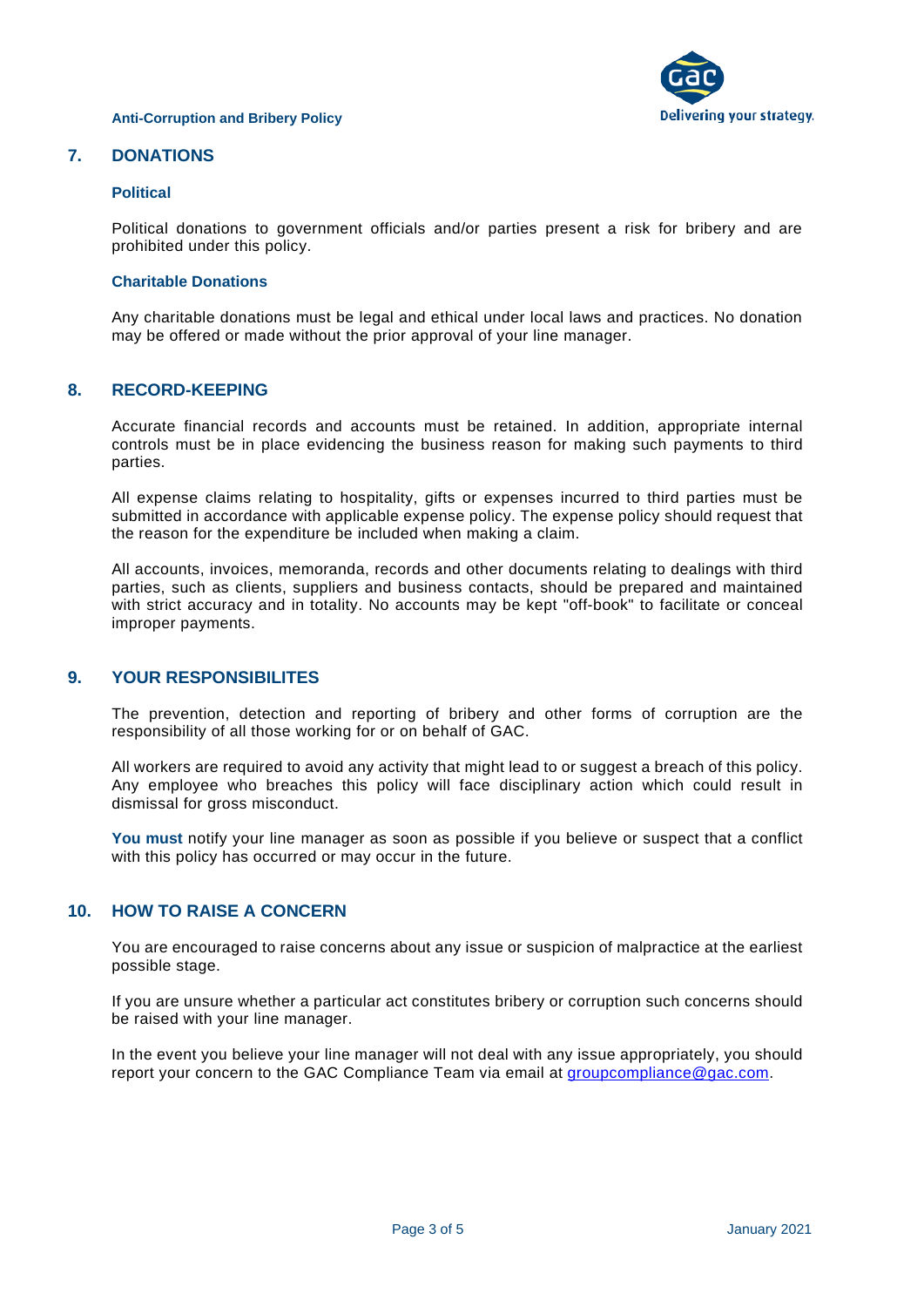

# **11. WHAT TO DO IF YOU ARE A VICTIM OF BRIBERY OR CORRUPTION**

It is important that you inform your line manager or the GAC Compliance Team as soon as possible if you are offered a bribe by a third party, are asked to make one, suspect that this may happen in the future or believe that you are a victim of another form of unlawful activity.

# **12. PROTECTION**

Workers who refuse to accept or offer a bribe or those who raise concerns or report another's wrongdoing are often worried about possible repercussions. GAC encourages transparency and will support anyone who raises genuine concerns in good faith under this policy, even if they turn out to be mistaken.

GAC is committed to ensuring no one suffers any detrimental treatment as a result of refusing to take part in bribery, corruption or because of reporting their suspicion that an actual or potential bribery or other corruption offence has taken place or may take place in the future in good faith. Detrimental treatment includes dismissal, disciplinary action, threats or other unfavorable treatment connected with raising a concern.